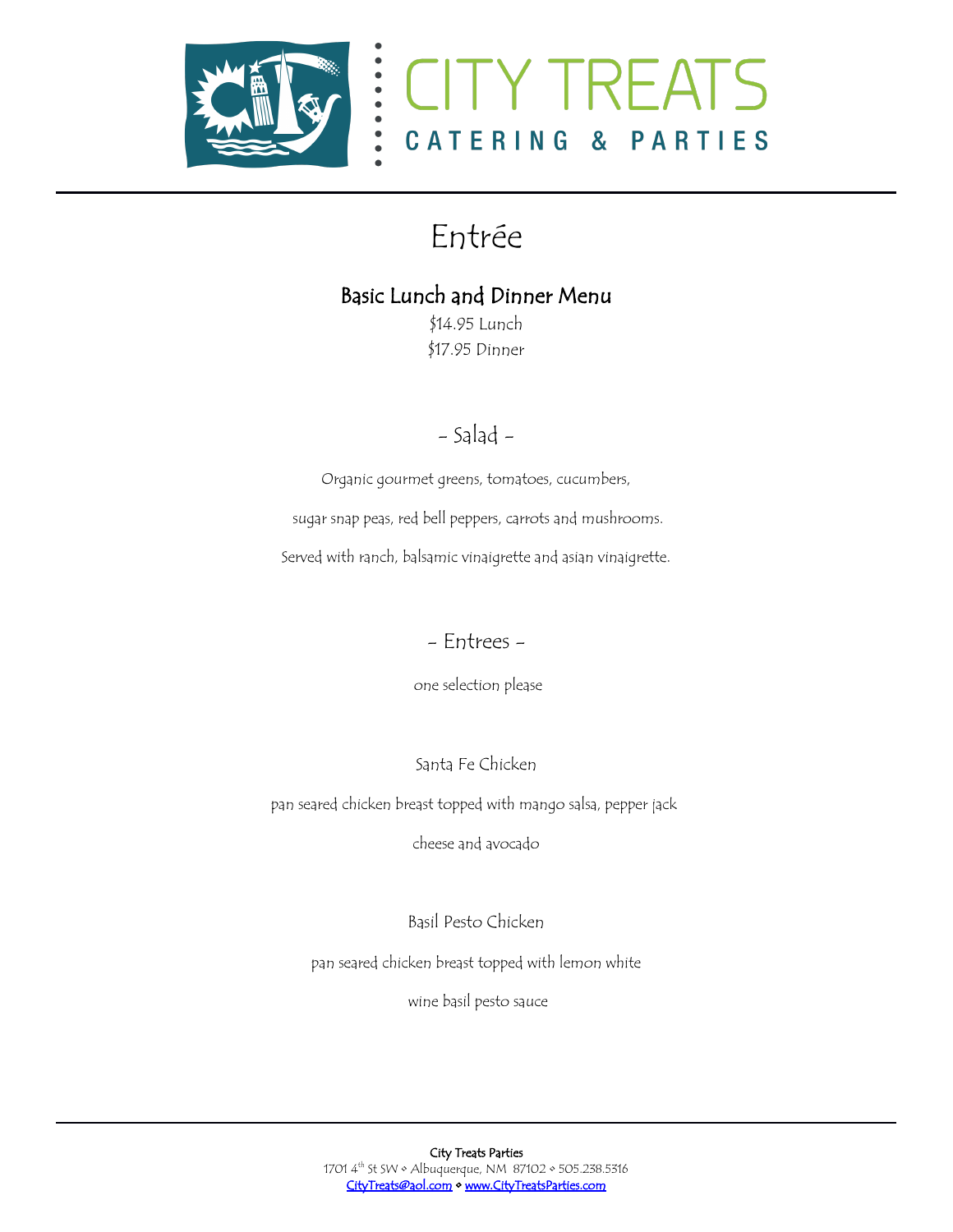



Dijon Chicken

pan seared chicken breast topped with a dijon white wine sauce

Chicken Piccata

pan seared chicken breast topped with piccata sauce ( lemon juice, garlic,

tomatoes, white wine, chicken stock capers and onions)

Green Chile Chicken Pasta

pan seared chicken breast, green chile, onions, garlic and tomatoes in a

cream sauce over pasta

Beef Stroganoff

sliced tender bistro steak and wild mushrooms in a cream sauce

topped with sour cream and served over egg noodles

Lasagna

layers of spicy sausage, mozzarella, ricotta, house made marinara and pasta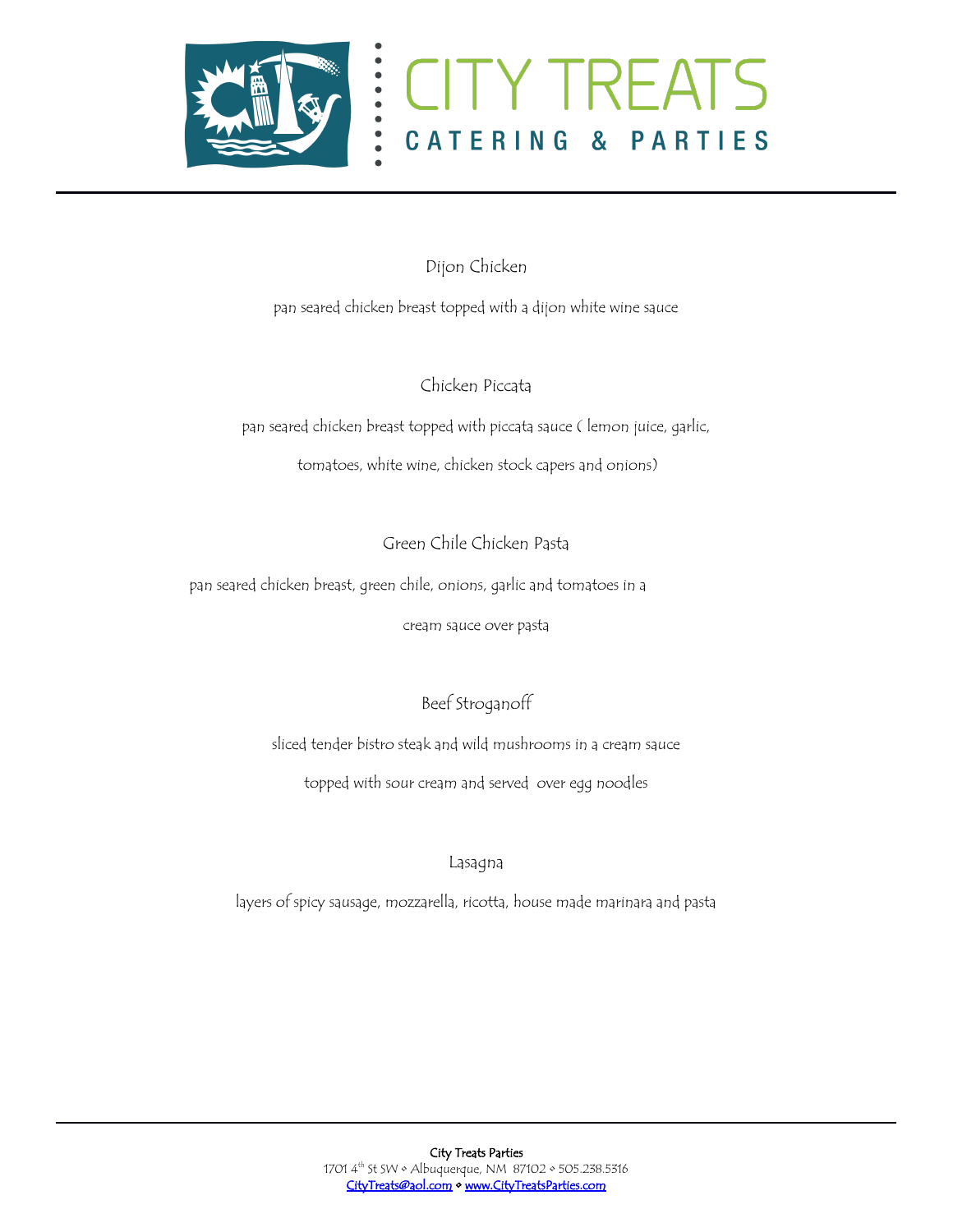



## -Vegetarian Entrees-

Vegetable Strudel

seasonal balsamic roasted vegetables and goat cheese

in puff pastry

Green Chile Pasta

tomatoes, green chile, onions and garlic in a cream sauce over pasta

Vegetable Lasagna

layers of spinach, mushrooms, mozzarella, ricotta, house made

marinara and pasta

Tofu Stroganoff

fried tofu and wild mushrooms in a cream sauce over egg noodles topped

with sour cream